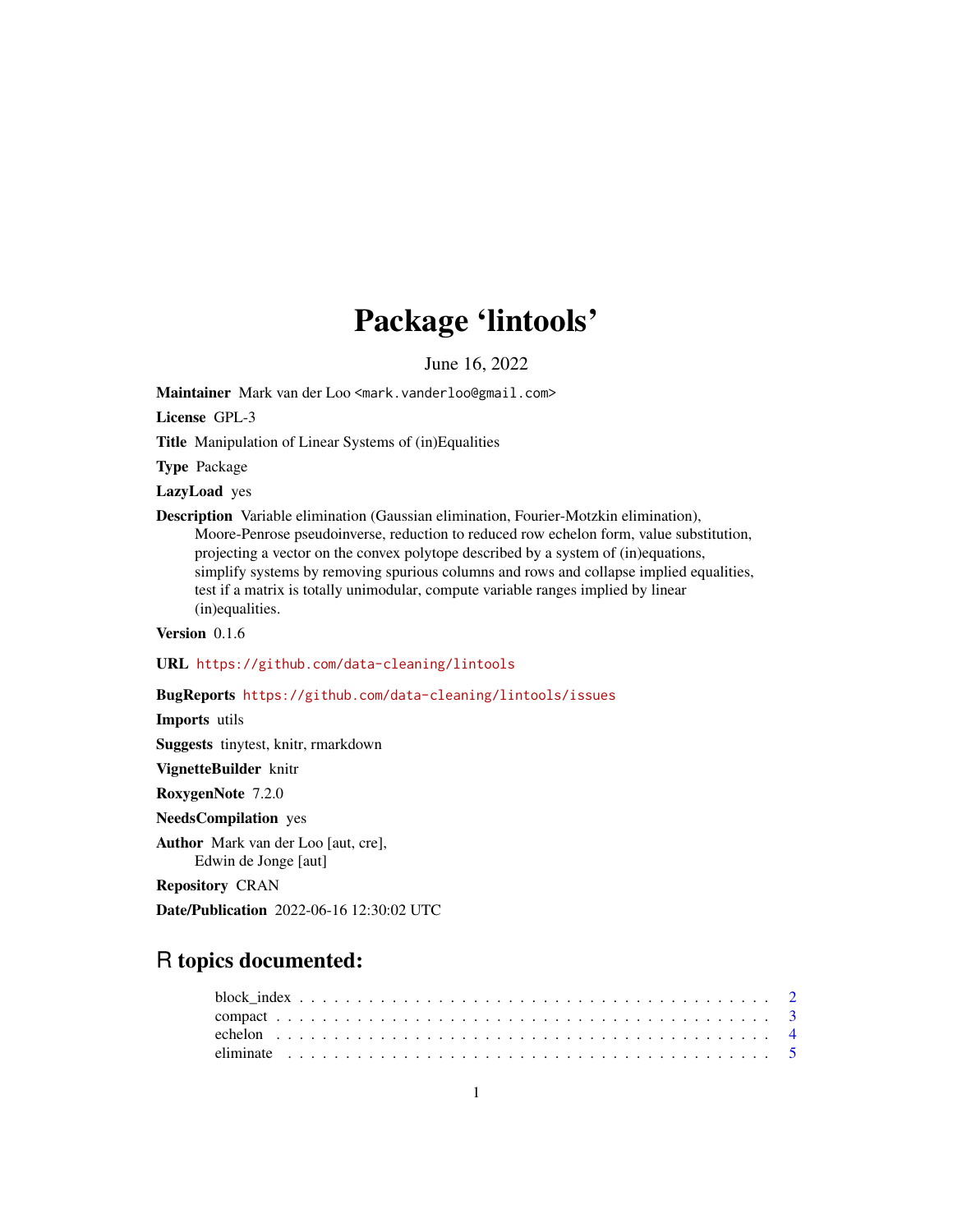## <span id="page-1-0"></span>2 block\_index

| Index |  |
|-------|--|

block\_index *Find independent blocks of equations.*

## Description

Find independent blocks of equations.

## Usage

block\_index(A, eps = 1e-08)

## Arguments

|     | <b>Fnumeric Matrix</b>                                                |
|-----|-----------------------------------------------------------------------|
| eps | [numeric] Coefficients with absolute value < eps are treated as zero. |

## Value

A list containing numeric vectors, each vector indexing an independent block of rows in the system  $Ax \leq b$ .

```
A <- matrix(c(
  1,0,2,0,0,
 3,0,4,0,0,
 0,5,0,6,7,
 0,8,0,0,9
),byrow=TRUE,nrow=4)
b \leftarrow rep(0,4)bi <- block_index(A)
lapply(bi,function(ii) compact(A[ii,,drop=FALSE],b=b[ii])$A)
```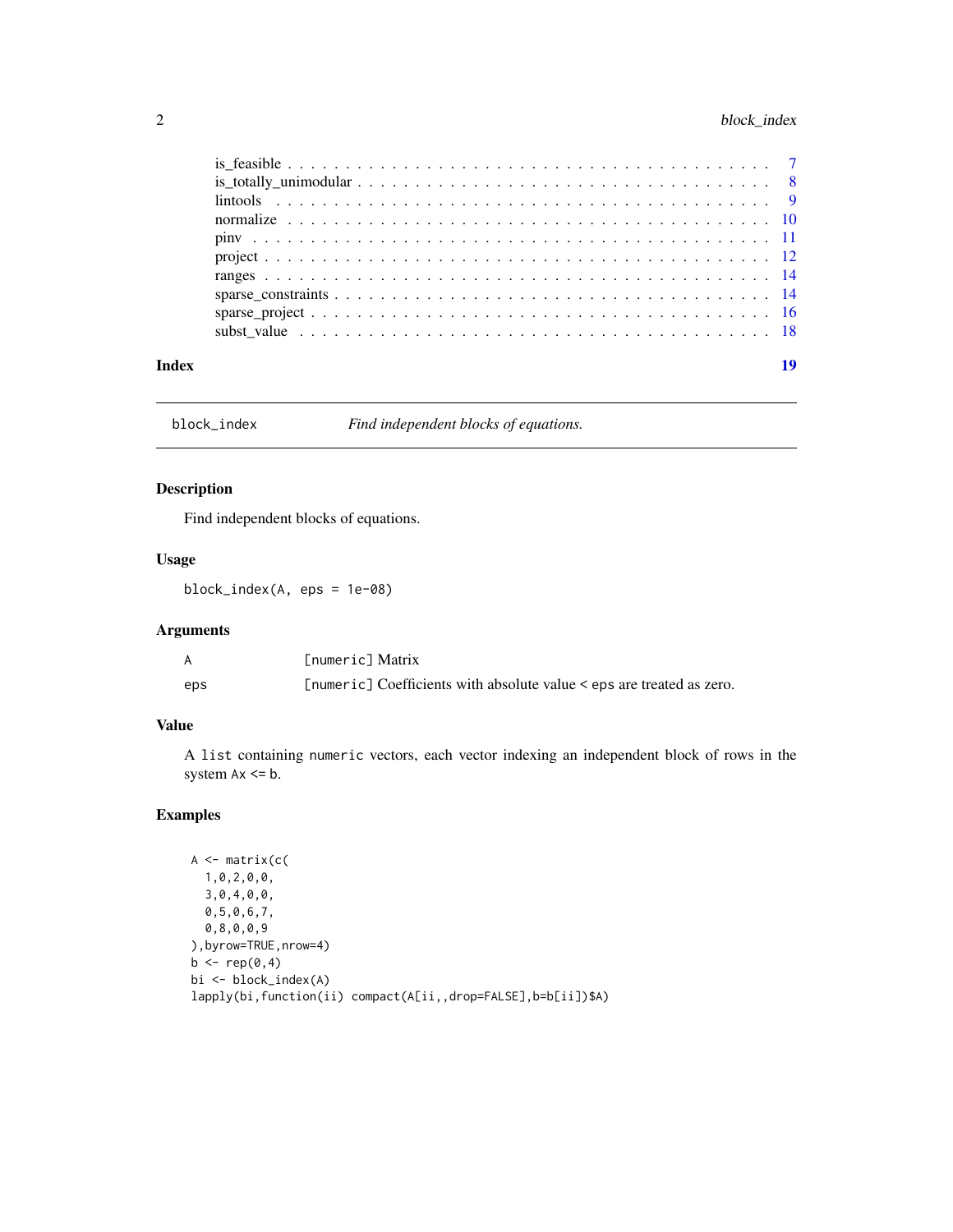<span id="page-2-0"></span>

## Description

A system of linear (in)equations can be compactified by removing zero-rows and zero-columns (=variables). Such rows and columns may arise after substitution (see [subst\\_value](#page-17-1)) or eliminaton of a variable (see [eliminate](#page-4-1)).

## Usage

```
compact(
 A,
 b,
 x = NULL,neq = nrow(A),
 nleq = 0,
  eps = 1e-08,
  remove_columns = TRUE,
  remove_rows = TRUE,
  deduplicate = TRUE,
  implied_equations = TRUE
)
```
## Arguments

| A                 | [numeric] matrix                                                                                                                                                         |
|-------------------|--------------------------------------------------------------------------------------------------------------------------------------------------------------------------|
| b                 | [numeric] vector                                                                                                                                                         |
| X                 | [numeric] vector                                                                                                                                                         |
| neq               | [numeric] The first neq rows in A and b are treated as linear equalities.                                                                                                |
| nleg              | [numeric] The nleg rows after neg are treated as inequations of the form $a$ , $x \le b$ .<br>All remaining rows are treated as strict inequations of the form a.x<br>s. |
| eps               | [numeric] Anything with absolute value < eps is considered zero.                                                                                                         |
|                   | remove_columns [logical] Toggle remove spurious columns from A and variables from x                                                                                      |
| remove_rows       | [logical] Toggle remove spurious rows                                                                                                                                    |
| deduplicate       | [logical] Toggle remove duplicate rows                                                                                                                                   |
| implied_equations |                                                                                                                                                                          |
|                   | [logical] replace cases of a. $x \le$ =b and a. $x \ge$ =b with a. $x =$ =b.                                                                                             |

## Value

A list with the following elements.

• A: The compactified version of input A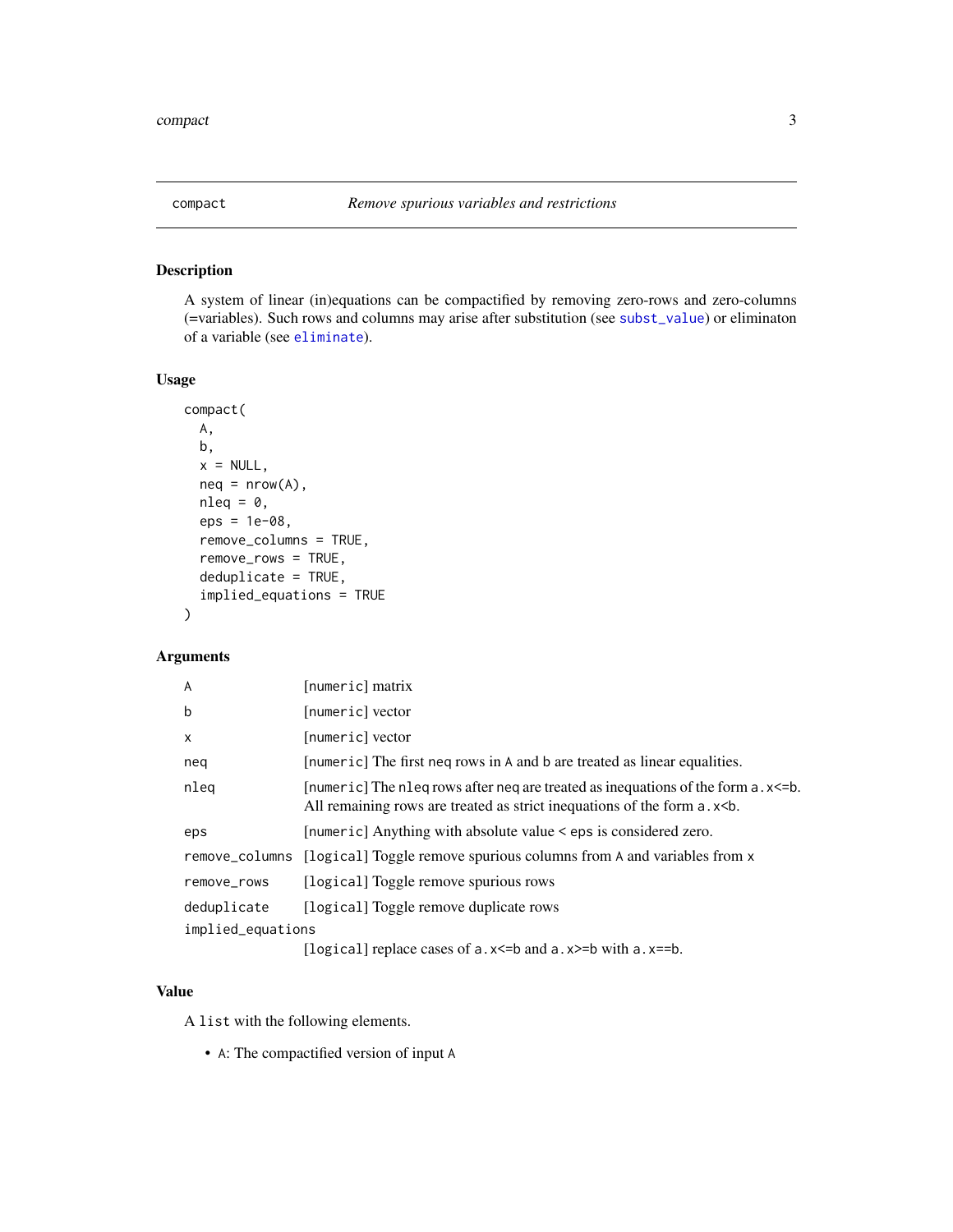- <span id="page-3-0"></span>• b: The compactified version of input b
- x: The compactified version of input x
- neq: number of equations in new system
- nleq: number of inequations of the form a.x <= b in the new system
- cols\_removed: [logical] indicates what elements of x (columns of A) have been removed

#### Details

It is assumend that the system of equations is in normalized form (see link{normalize}).

echelon *Reduced row echelon form*

## Description

Transform the equalities in a system of linear (in)equations or Reduced Row Echelon form (RRE)

## Usage

echelon(A, b, neq = nrow(A), nleq =  $0$ , eps = 1e-08)

## Arguments

| A    | $[numeric]$ matrix                                                                                                                                              |
|------|-----------------------------------------------------------------------------------------------------------------------------------------------------------------|
| b    | [numeric] vector                                                                                                                                                |
| neg  | [numeric] The first neq rows of A, b are treated as equations.                                                                                                  |
| nleg | [numeric] The nleq rows after neq are treated as inequations of the form a.x<=b.<br>All remaining rows are treated as strict inequations of the form a.x<br>sb. |
| eps  | [numeric] Values of magnitude less than eps are considered zero (for the pur-<br>pose of handling machine rounding errors).                                     |

## Value

A list with the following components:

- A: the A matrix with equalities transformed to RRE form.
- b: the constant vector corresponding to A
- neq: the number of equalities in the resulting system.
- nleq: the number of inequalities of the form a.x <= b. This will only be passed to the output.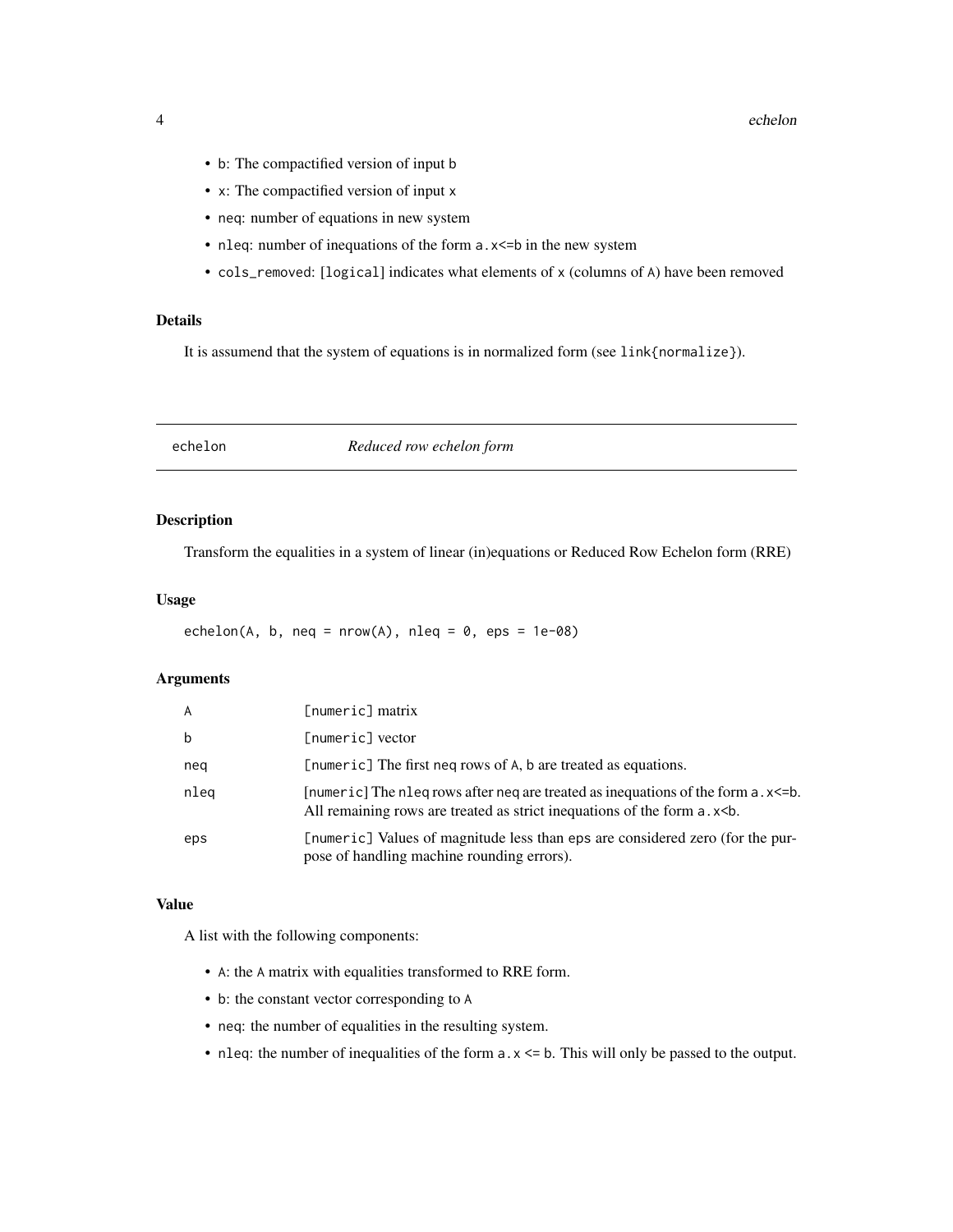#### <span id="page-4-0"></span>eliminate 5 and 5 and 5 and 5 and 5 and 5 and 5 and 5 and 5 and 5 and 5 and 5 and 5 and 5 and 5 and 5 and 5 and 5 and 5 and 5 and 5 and 5 and 5 and 5 and 5 and 5 and 5 and 5 and 5 and 5 and 5 and 5 and 5 and 5 and 5 and 5

## Details

The parameters A, b and neq describe a system of the form  $Ax \leq b$ , where the first neq rows are equalities. The equalities are transformed to RRE form.

A system of equations is in [reduced row echelon](https://en.wikipedia.org/wiki/Row_echelon_form) form when

- All zero rows are below the nonzero rows
- For every row, the leading coefficient (first nonzero from the left) is always right of the leading coefficient of the row above it.
- The leading coefficient equals 1, and is the only nonzero coefficient in its column.

## Examples

```
echelon(
A = matrix(c()1,3,1,
    2,7,3,
    1,5,3,
    1,2,0), byrow=TRUE, nrow=4)
 , b = c(4, -9, 1, 8), neq=4
\mathcal{L}
```
<span id="page-4-1"></span>eliminate *Eliminate a variable from a set of edit rules*

## **Description**

Eliminating a variable amounts to deriving all (non-redundant) linear (in)equations not containing that variable. Geometrically, it can be interpreted as a projection of the solution space (vectors satisfying all equations) along the eliminated variable's axis.

## Usage

```
eliminate(
 A,
  b,
 neq = nrow(A),nleq = 0,
 variable,
 H = NULL,
 h = 0,
  eps = 1e-08
)
```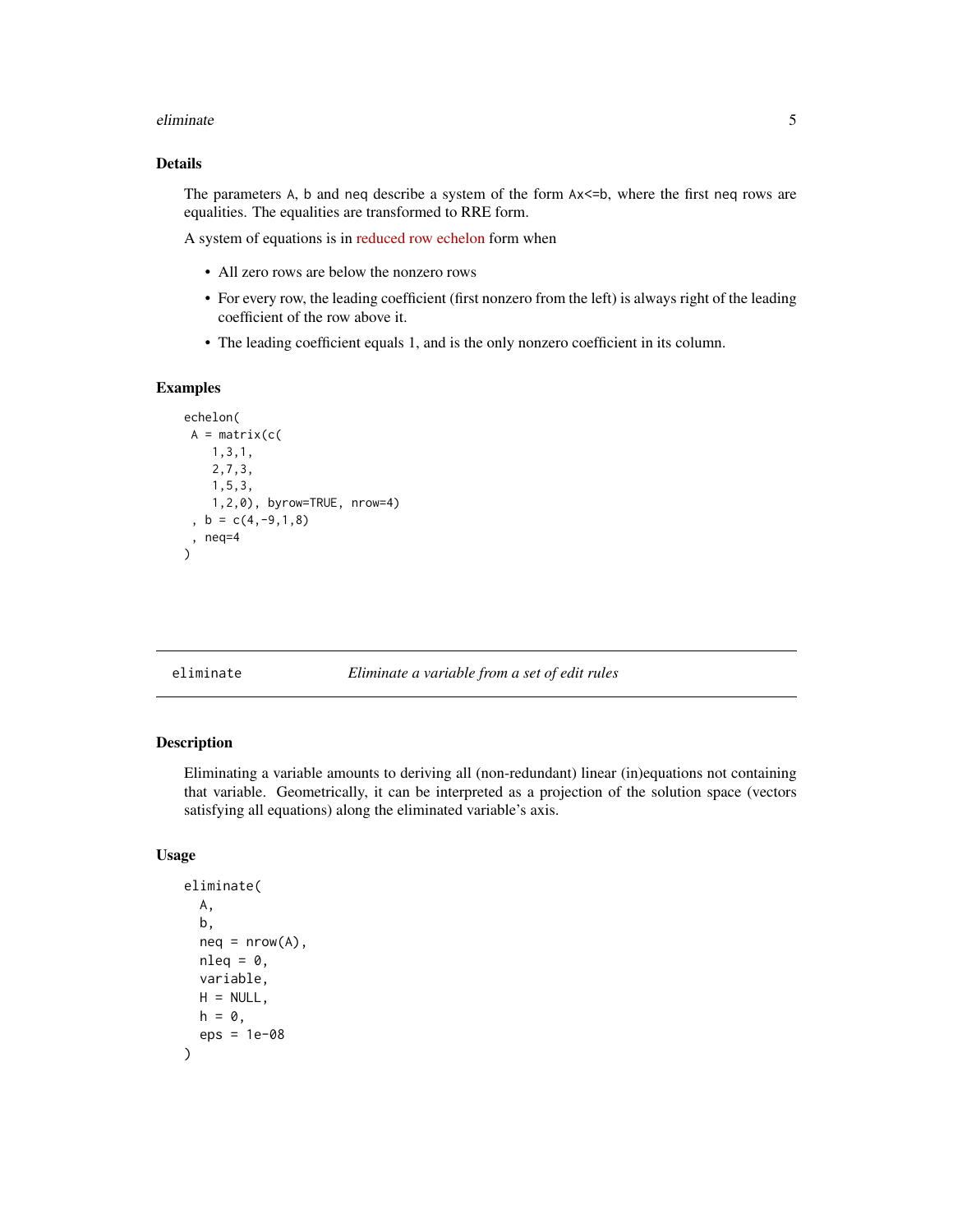6 eliminate eliminate eliminate eliminate eliminate eliminate eliminate eliminate eliminate eliminate eliminate eliminate eliminate eliminate eliminate eliminate eliminate eliminate eliminate eliminate eliminate eliminate

#### **Arguments**

| A        | [numeric] Matrix                                                                                                                                                         |
|----------|--------------------------------------------------------------------------------------------------------------------------------------------------------------------------|
| b        | [numeric] vector                                                                                                                                                         |
| neg      | [numeric] The first neq rows in A and b are treated as linear equalities.                                                                                                |
| nleg     | [numeric] The nleg rows after neg are treated as inequations of the form $a$ . $x \le b$ .<br>All remaining rows are treated as strict inequations of the form a.x<br>s. |
| variable | [numeric logical character] Index in columns of A, representing the vari-<br>able to eliminate.                                                                          |
| Н        | [numeric] (optional) Matrix indicating how linear inequalities have been de-<br>rived.                                                                                   |
| h        | [numeric] (optional) number indicating how many variables have been elimi-<br>nated from the original system using Fourier-Motzkin elimination.                          |
| eps      | [numeric] Coefficients with absolute value $\leq$ eps are treated as zero.                                                                                               |

#### Value

A list with the folowing components

- A: the A corresponding to the system with variables eliminated.
- b: the constant vector corresponding to the resulting system
- neq: the number of equations
- H: The memory matrix storing how each row was derived
- h: The number of variables eliminated from the original system.

#### Details

For equalities Gaussian elimination is applied. If inequalities are involved, Fourier-Motzkin elimination is used. In principle, FM-elimination can generate a large number of redundant inequations, especially when applied recursively. Redundancies can be recognized by recording how new inequations have been derived from the original set. This is stored in the H matrix when multiple variables are to be eliminated (Kohler, 1967).

#### References

D.A. Kohler (1967) Projections of convex polyhedral sets, Operational Research Center Report , ORC 67-29, University of California, Berkely.

H.P. Williams (1986) Fourier's method of linear programming and its dual. American Mathematical Monthly 93, pp 681-695.

```
# Example from Williams (1986)
A \leftarrow matrix(c)4, -5, -3, 1,
  -1, 1, -1, 0,
```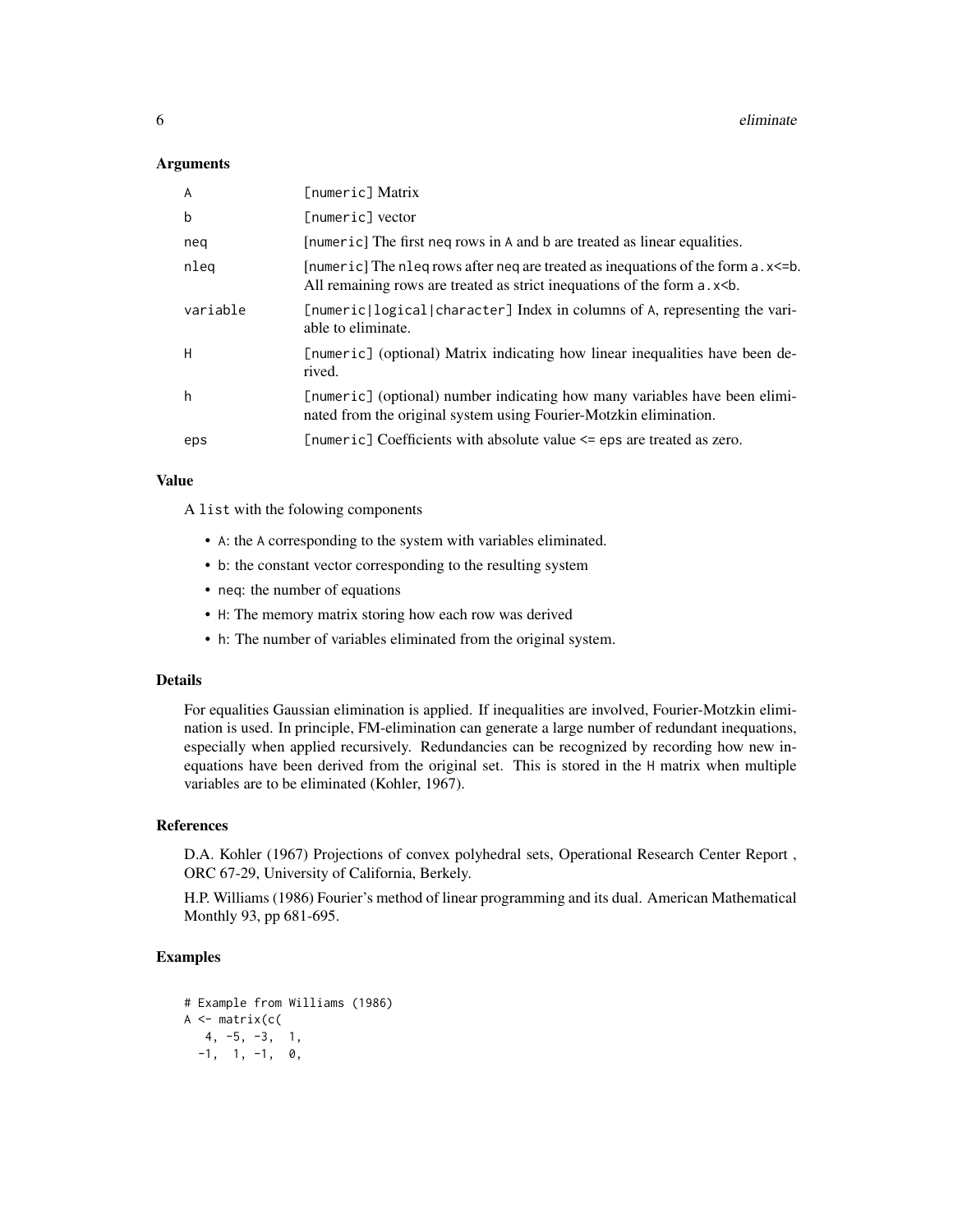## <span id="page-6-0"></span>is\_feasible 7

1, 1, 2, 0, -1, 0, 0, 0,  $\,$  0,  $\,$  0,  $\,$  0,  $\,$  0,  $\,$ 0, 0, -1, 0),byrow=TRUE,nrow=6)  $b \leftarrow c(0, 2, 3, 0, 0, 0)$ L <- eliminate(A=A, b=b, neq=0, nleq=6, variable=1)

is\_feasible *Check feasibility of a system of linear (in)equations*

## Description

Check feasibility of a system of linear (in)equations

#### Usage

is\_feasible(A, b, neq = nrow(A), nleq =  $0$ , eps = 1e-08, method = "elimination")

## Arguments

| A      | [numeric] matrix                                                                                                                                                          |
|--------|---------------------------------------------------------------------------------------------------------------------------------------------------------------------------|
| b      | [numeric] vector                                                                                                                                                          |
| neg    | [numeric] The first neq rows in A and b are treated as linear equalities.                                                                                                 |
| nleg   | [numeric] The nleg rows after neg are treated as inequations of the form $a$ . $x \le b$ .<br>All remaining rows are treated as strict inequations of the form a.x<br>sb. |
| eps    | [numeric] Absolute values < eps are treated as zero.                                                                                                                      |
| method | [character] At the moment, only the 'elimination' method is implemented.                                                                                                  |

```
# An infeasible system:
# x + y == 0
# x > 0
# y > 0
A \leq -\text{matrix}(c(1,1,1,0,0,1),byrow=True,nrows=3)b \leftarrow rep(0,3)is_feasible(A=A,b=b,neq=1,nleq=0)
# A feasible system:
# x + y == 0# x >= 0
# y \ge 0A \leq - matrix(c(1,1,1,0,0,1),byrow=TRUE,nrow=3)
b \leftarrow rep(0,3)
```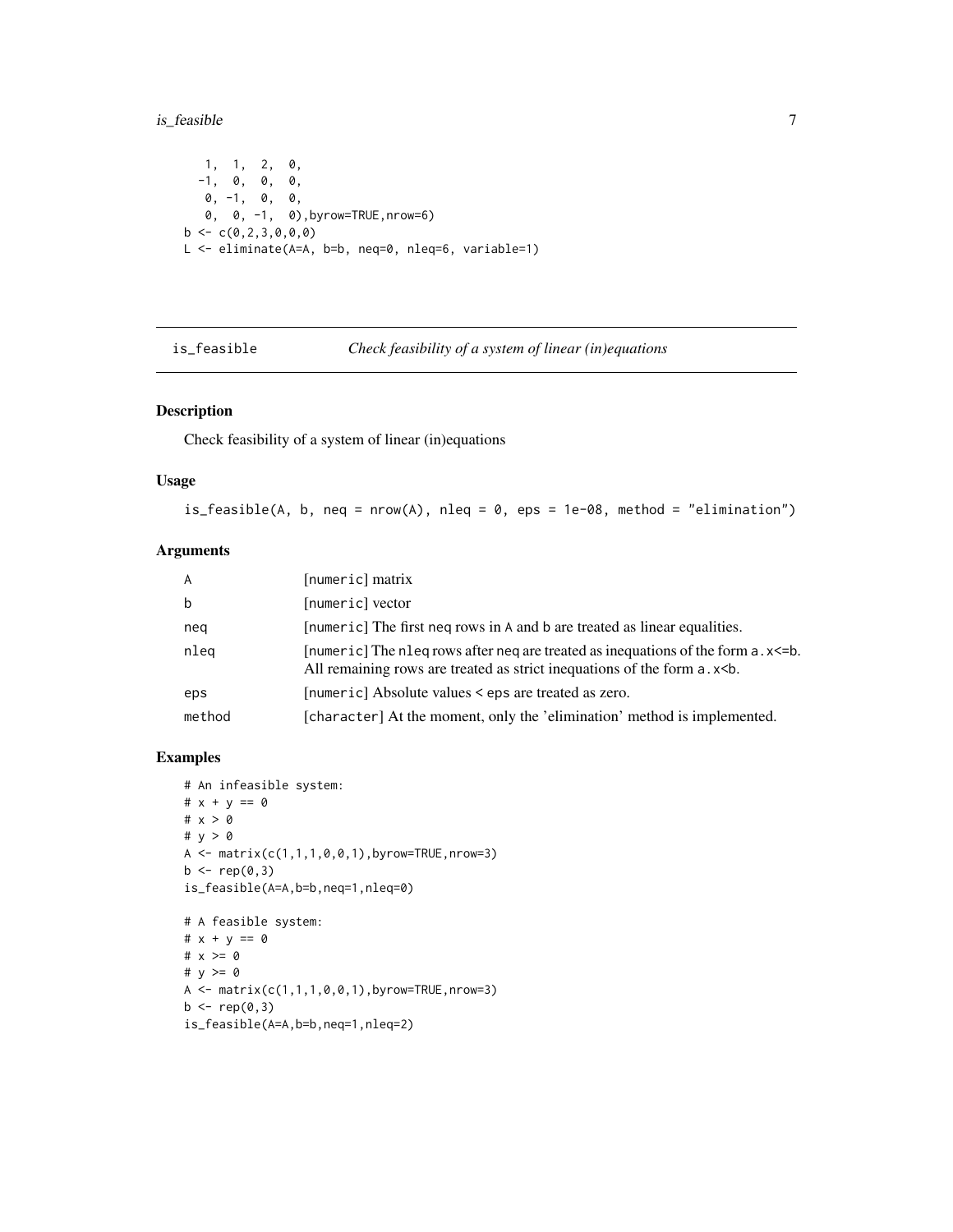<span id="page-7-0"></span>is\_totally\_unimodular *Test for total unimodularity of a matrix.*

#### Description

Check wether a matrix is totally unimodular.

#### Usage

is\_totally\_unimodular(A)

#### Arguments

A An object of class [matrix](#page-0-0).

## Details

A matrix for which the determinant of every square submatrix equals −1, 0 or 1 is called [totally](https://en.wikipedia.org/wiki/Unimodular_matrix) [unimodular.](https://en.wikipedia.org/wiki/Unimodular_matrix) This function tests wether a matrix with coefficients in  $\{-1, 0, 1\}$  is totally unimodular. It tries to reduce the matrix using the reduction method described in Scholtus (2008). Next, a test based on Heller and Tompkins (1956) or Raghavachari is performed.

#### Value

logical

#### References

Heller I and Tompkins CB (1956). An extension of a theorem of Danttzig's In kuhn HW and Tucker AW (eds.), pp. 247-254. Princeton University Press.

Raghavachari M (1976). A constructive method to recognize the total unimodularity of a matrix. \_Zeitschrift fur operations research\_, \*20\*, pp. 59-61.

Scholtus S (2008). Algorithms for correcting some obvious inconsistencies and rounding errors in business survey data. Technical Report 08015, Netherlands.

```
# Totally unimodular matrix, reduces to nothing
A \leftarrow matrix(c)1,1,0,0,0,
-1, 0, 0, 1, 0,0,0,01,1,0,
0,0,0,-1,1),nrow=5)
is_totally_unimodular(A)
# Totally unimodular matrix, by Heller-Tompson criterium
```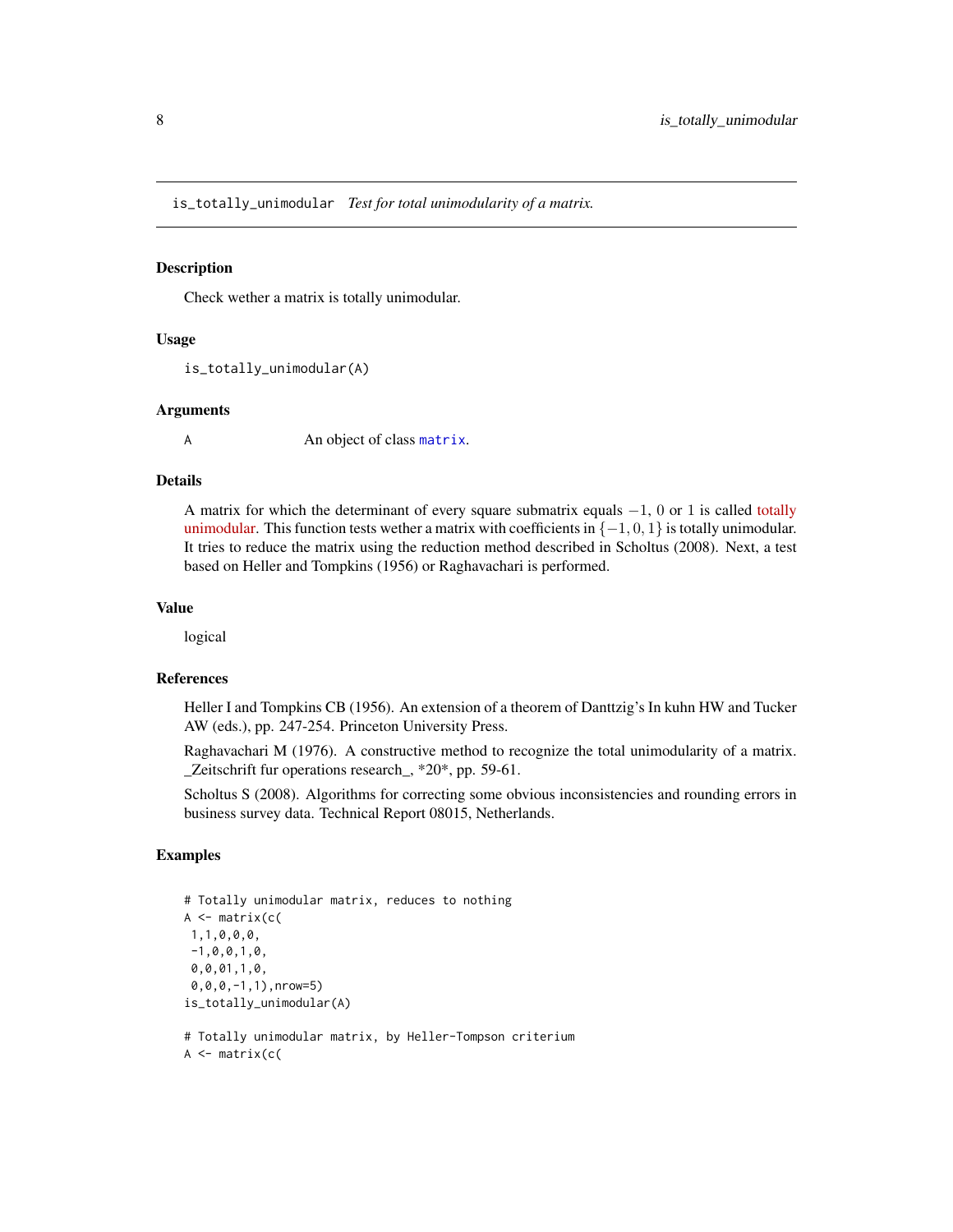#### <span id="page-8-0"></span>lintools **9**

```
1,1,0,0,
0,0,1,1,
1,0,1,0,
0,1,0,1),nrow=4)
is_totally_unimodular(A)
# Totally unimodular matrix, by Raghavachani recursive criterium
A <- matrix(c(
    1,1,1,
   1,1,0,
    1,0,1))
is_totally_unimodular(A)
```
lintools *Tools for manipulating linear systems of (in)equations*

## **Description**

This package offers a basic and consistent interface to a number of operations on linear systems of (in)equations not available in base R. Except for the projection on the convex polytope, operations are currently supported for dense matrices only.

#### Details

The following operations are implemented.

- Split matrices in independent blocks
- Remove spurious rows and columns from a system of (in)equations
- Rewrite equalities in reduced row echelon form
- Eliminate variables through Gaussian or Fourier-Motzkin elimination
- Determine the feasibility of a system of linear (in)equations
- Compute Moore-Penrose Pseudoinverse
- Project a vector onto the convec polytope described by a set of linear (in)equations
- Simplify a system by substituting values

Most functions assume a system of (in)equations to be stored in a standard form. The [normalize](#page-9-1) function can bring any system of equations to this form.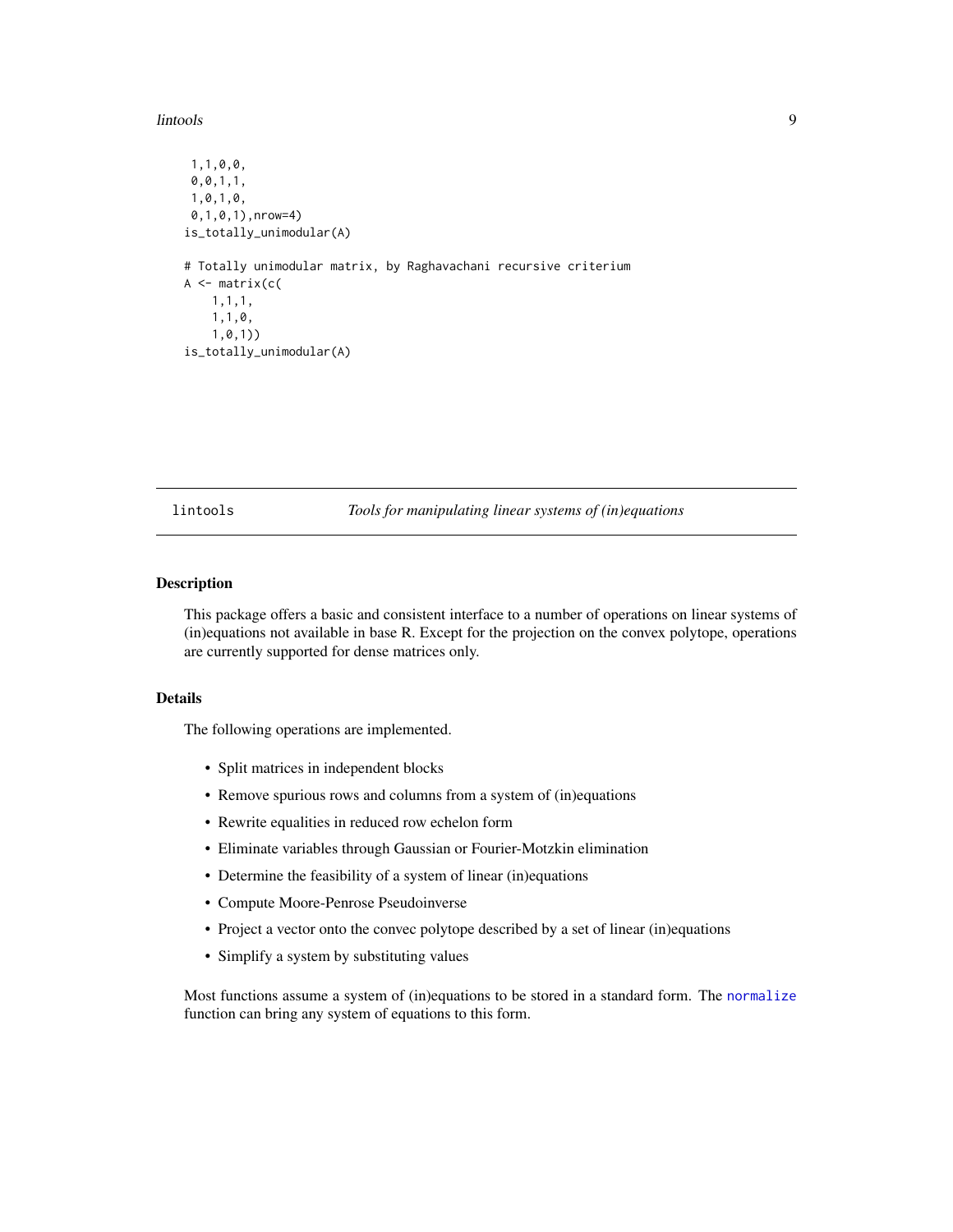<span id="page-9-1"></span><span id="page-9-0"></span>

## Description

Bring a system of (in)equalities in a standard form

## Usage

normalize(A, b, operators, unit =  $0$ )

## Arguments

| A         | [numeric] Matrix                                                                                                                                                                                                                                                                        |
|-----------|-----------------------------------------------------------------------------------------------------------------------------------------------------------------------------------------------------------------------------------------------------------------------------------------|
| b         | [numeric] vector                                                                                                                                                                                                                                                                        |
| operators | [character] operators in $\{<, \leq, ==, >=, >\}$ .                                                                                                                                                                                                                                     |
| unit      | [numeric] (nonnegative) Your unit of measurement. This is used to replace<br>strict inequations of the form $a \cdot x \leq b$ with $a \cdot x \leq b$ -unit. Typically, unit is<br>related to the units in which your data is measured. If unit is 0, inequations are<br>not replaced. |

## Value

A list with the folowing components

- A: the A corresponding to the normalized sytem.
- b: the constant vector corresponding to the normalized system
- neq: the number of equations
- nleq: the number of non-strict inequations  $(\leq)$
- order: the index vector used to permute the original rows of A.

#### Details

For this package, a set of equations is in normal form when

- The first neq rows represent linear equalities.
- The next nleq rows represent inequalities of the form  $a \cdot x \leq b$
- All other rows are strict inequalities of the form a.x < b

If unit>0, the strict inequalities  $a \cdot x < b$  are replaced with inequations of the form  $a \cdot x \leq b$ -unit, where unit represents the precision of measurement.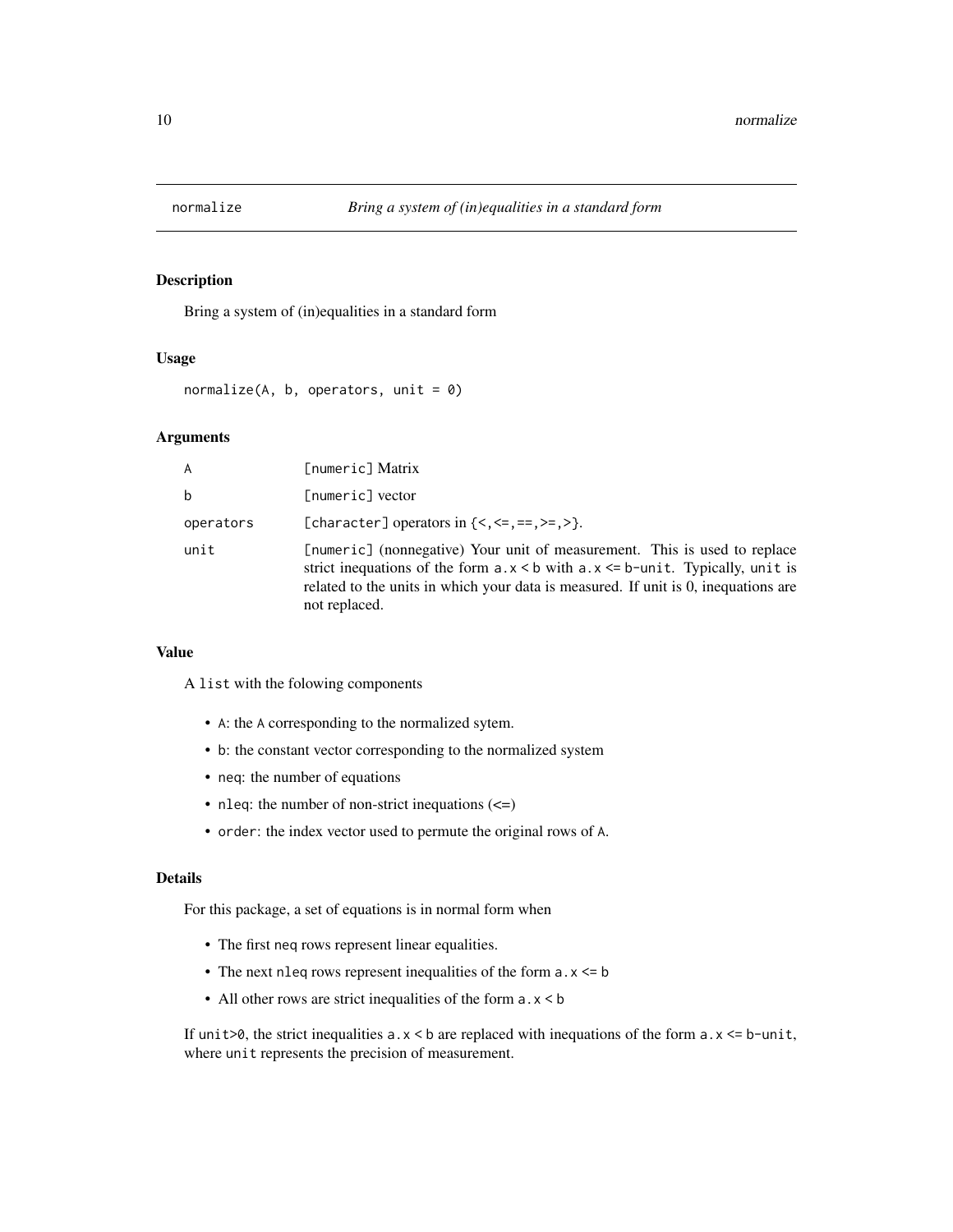<span id="page-10-0"></span>pinv and the state of the state of the state of the state of the state of the state of the state of the state of the state of the state of the state of the state of the state of the state of the state of the state of the s

## Examples

```
A \leftarrow matrix(1:12, nrow=4)b \le -1:4ops \leq \leq \leq \leq \leq \leq \leq \leq \leq \leq \leq \leq \leq \leq \leq \leq \leq \leq \leq \leq \leq \leq \leq \leq \leq \leq \leq \leq \leq \leq \leq \leq \leq \leq \leq \leq normalize(A,b,ops)
normalize(A,b,ops,unit=0.1)
```
#### pinv *Moore-Penrose pseudoinverse*

## Description

Compute the pseudoinverse of a matrix using the SVD-construction

#### Usage

 $pinv(A, eps = 1e-08)$ 

## Arguments

|     | [numeric] matrix                                         |
|-----|----------------------------------------------------------|
| eps | [numeric] tolerance for determining zero singular values |

#### Details

The Moore-Penrose pseudoinverse (sometimes called the generalized inverse)  $A^+$  of a matrix  $A$ has the property that  $A^+AA^+ = A$ . It can be constructed as follows.

- Compute the singular value decomposition  $A = U D V^T$
- Replace diagonal elements in  $D$  of which the absolute values are larger than some limit eps with their reciprocal values
- Compute  $A^+ = U D V^T$

## References

S Lipshutz and M Lipson (2009) Linear Algebra. In: Schuam's outlines. McGraw-Hill

```
A \leftarrow matrix(c)1, 1, -1, 2,
 2, 2, -1, 3,
 -1, -1, 2, -3),byrow=TRUE,nrow=3)
# multiply by 55 to retrieve whole numbers
pinv(A) * 55
```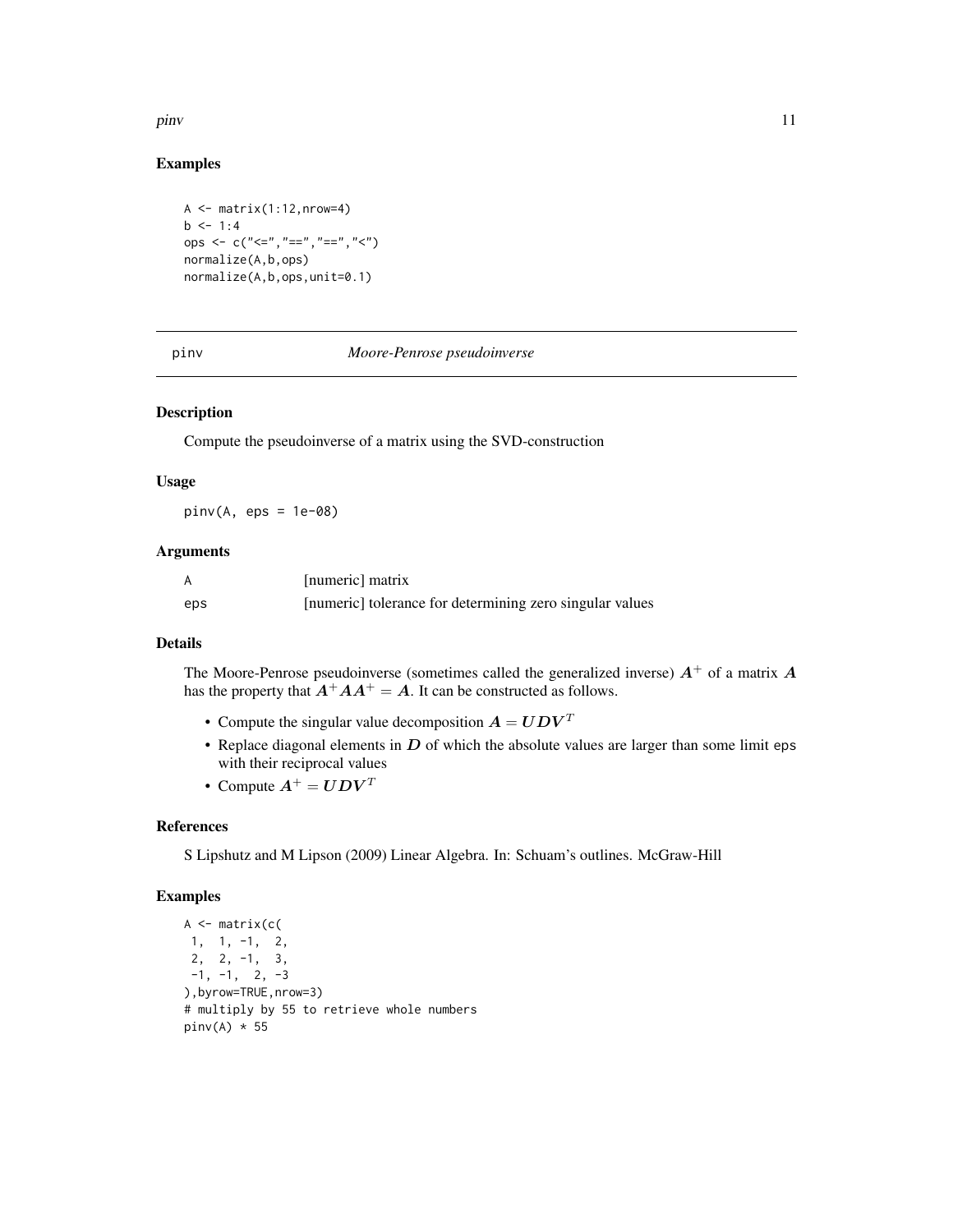<span id="page-11-1"></span><span id="page-11-0"></span>project *Project a vector on the border of the region defined by a set of linear (in)equality restrictions.*

## Description

Compute a vector, closest to x in the Euclidean sense, satisfying a set of linear (in)equality restrictions.

## Usage

```
project(
  x,
  A,
 b,
  neq = length(b),
 w = rep(1, length(x)),eps = 0.01,
 maxiter = 1000L
)
```
#### Arguments

| $\mathsf{x}$   | [numeric] Vector that needs to satisfy the linear restrictions.                                                                          |
|----------------|------------------------------------------------------------------------------------------------------------------------------------------|
| $\overline{A}$ | [matrix] Coefficient matrix for linear restrictions.                                                                                     |
| b              | [numeric] Right hand side of linear restrictions.                                                                                        |
| neg            | [numeric] The first neg rows in A and b are treated as linear equalities. The<br>others as Linear inequalities of the form $Ax \leq b$ . |
| W              | [numeric] Optional weight vector of the same length as x. Must be positive.                                                              |
| eps            | The maximum allowed deviation from the constraints (see details).                                                                        |
| maxiter        | maximum number of iterations                                                                                                             |

## Value

A list with the following entries:

- x: the adjusted vector
- status: Exit status:
	- 0: success
	- 1: could not allocate enough memory (space for approximately  $2(m + n)$  doubles is necessary).
	- 2: divergence detected (set of restrictions may be contradictory)
	- 3: maximum number of iterations reached
- eps: The tolerance achieved after optimizing (see Details).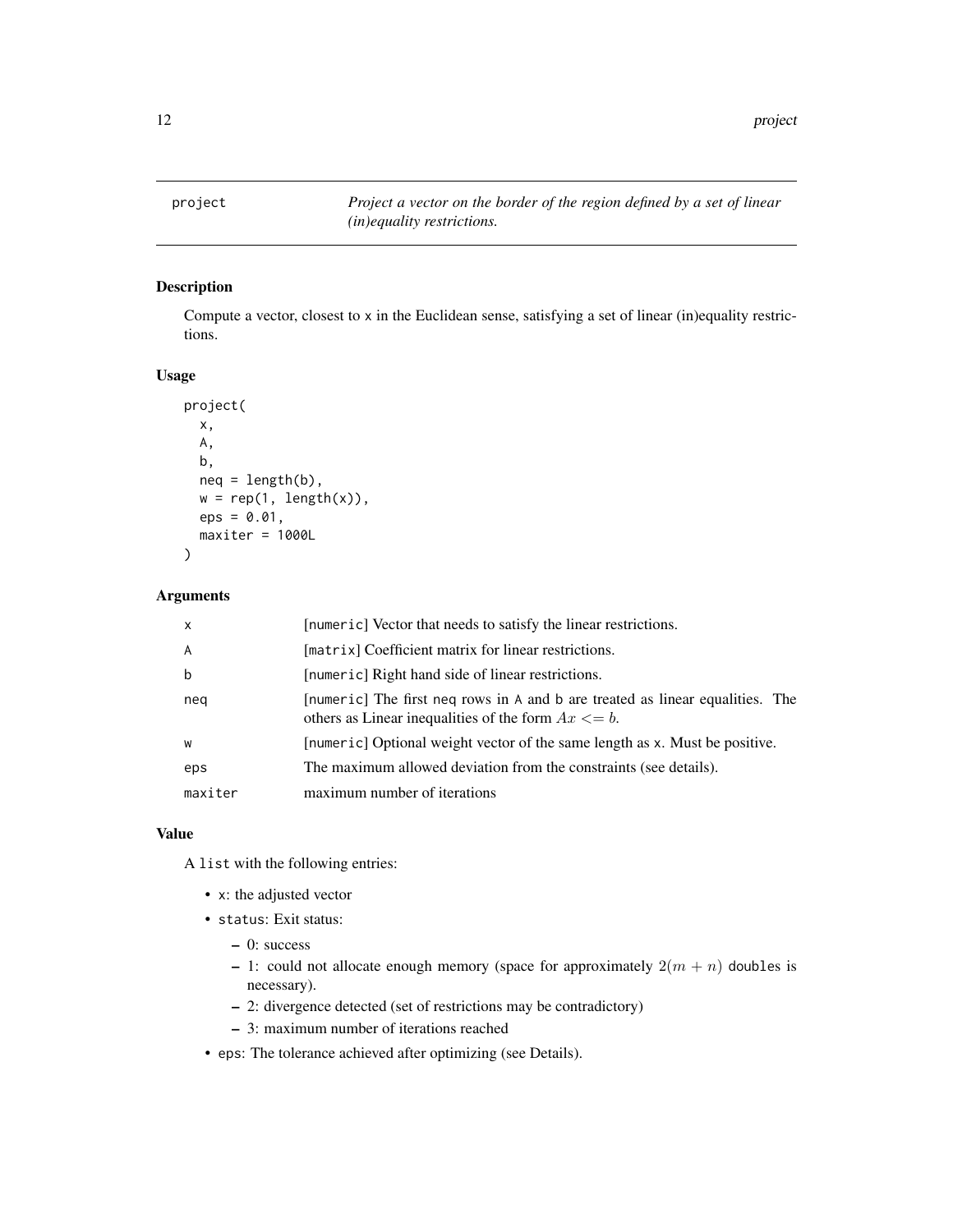#### <span id="page-12-0"></span>project that the contract of the contract of the contract of the contract of the contract of the contract of the contract of the contract of the contract of the contract of the contract of the contract of the contract of t

- iterations: The number of iterations performed.
- duration: the time it took to compute the adjusted vector
- objective: The (weighted) Euclidean distance between the initial and the adjusted vector

## Details

The tolerance eps is defined as the maximum absolute value of the difference vector  $Ax - b$  for equalities. For inequalities, the difference vector is set to zero when it's value is lesser than zero (i.e. when the restriction is satisfied). The algorithm iterates until either the tolerance is met, the number of allowed iterations is exceeded or divergence is detected.

#### See Also

[sparse\\_project](#page-15-1)

```
# the system
# x + y = 10# -x \le 0 # ==> x > 0# -y \le 0 # ==> y > 0#
A \leftarrow matrix(c)1,1,
  -1, \emptyset,0,-1), byrow=TRUE, nrow=3
\mathcal{L}b \leq c(10, 0, 0)# x and y will be adjusted by the same amount
project(x=c(4,5), A=A, b=b, neq=1)# One of the inequalies violated
project(x=c(-1,5), A=A, b=b, neq=1)# Weighted distances: 'heavy' variables change less
project(x=c(4,5), A=A, b=b, neq=1, w=c(100,1))
# if w=1/x0, the ratio between coefficients of x0 stay the same (to first order)
x0 \leq -c(x=4, y=5)x1 \leq -\text{project}(x=x0, A=A, b=b, neq=1, w=1/x0)x0[1]/x0[2]
x1$x[1] / x1$x[2]
```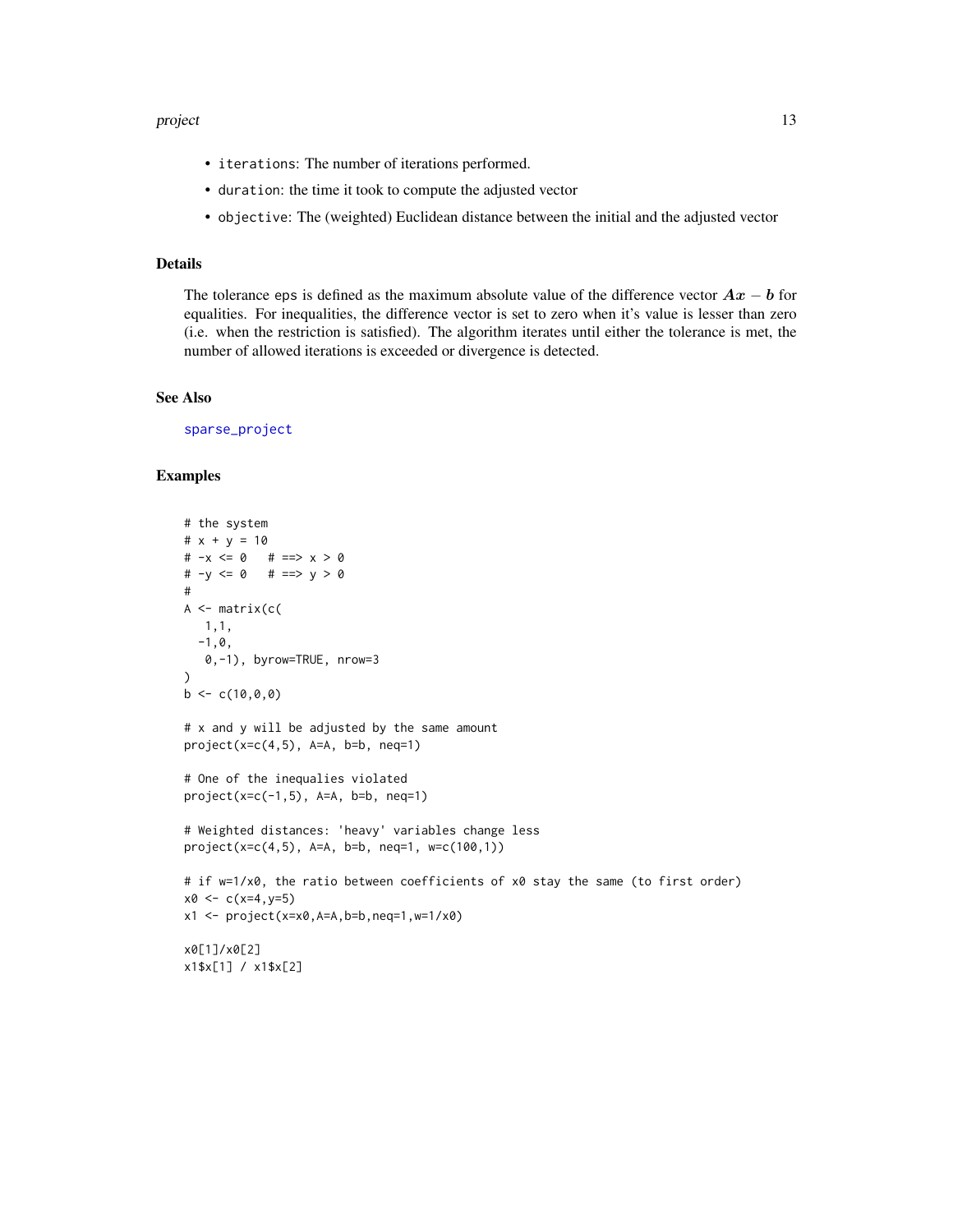<span id="page-13-0"></span>

## Description

Gaussian and/or Fourier-Motzkin elimination is used to derive upper and lower limits implied by a system of (in)equations.

## Usage

ranges(A, b, neq = nrow(A), nleq =  $0$ , eps = 1e-08)

## Arguments

| A    | [numeric] Matrix                                                                                                                                                          |
|------|---------------------------------------------------------------------------------------------------------------------------------------------------------------------------|
| b    | [numeric] vector                                                                                                                                                          |
| nea  | [numeric] The first neg rows in A and b are treated as linear equalities.                                                                                                 |
| nleg | [numeric] The nleq rows after neq are treated as inequations of the form $a$ . $x \le b$ .<br>All remaining rows are treated as strict inequations of the form a.x<br>sb. |
| eps  | [numeric] Coefficients with absolute value $\leq$ eps are treated as zero. using<br>Fourier-Motzkin elimination.                                                          |

<span id="page-13-1"></span>sparse\_constraints *Generate sparse set of constraints.*

## Description

Generate a constraint set to be used by [sparse\\_project](#page-15-1)

## Usage

```
sparse_constraints(object, ...)
sparseConstraints(object, ...)
## S3 method for class 'data.frame'
sparse_constraints(object, b, neq = length(b), base = 1L, sorted = FALSE, ...)
## S3 method for class 'sparse_constraints'
print(x, range = 1L:10L, ...)
```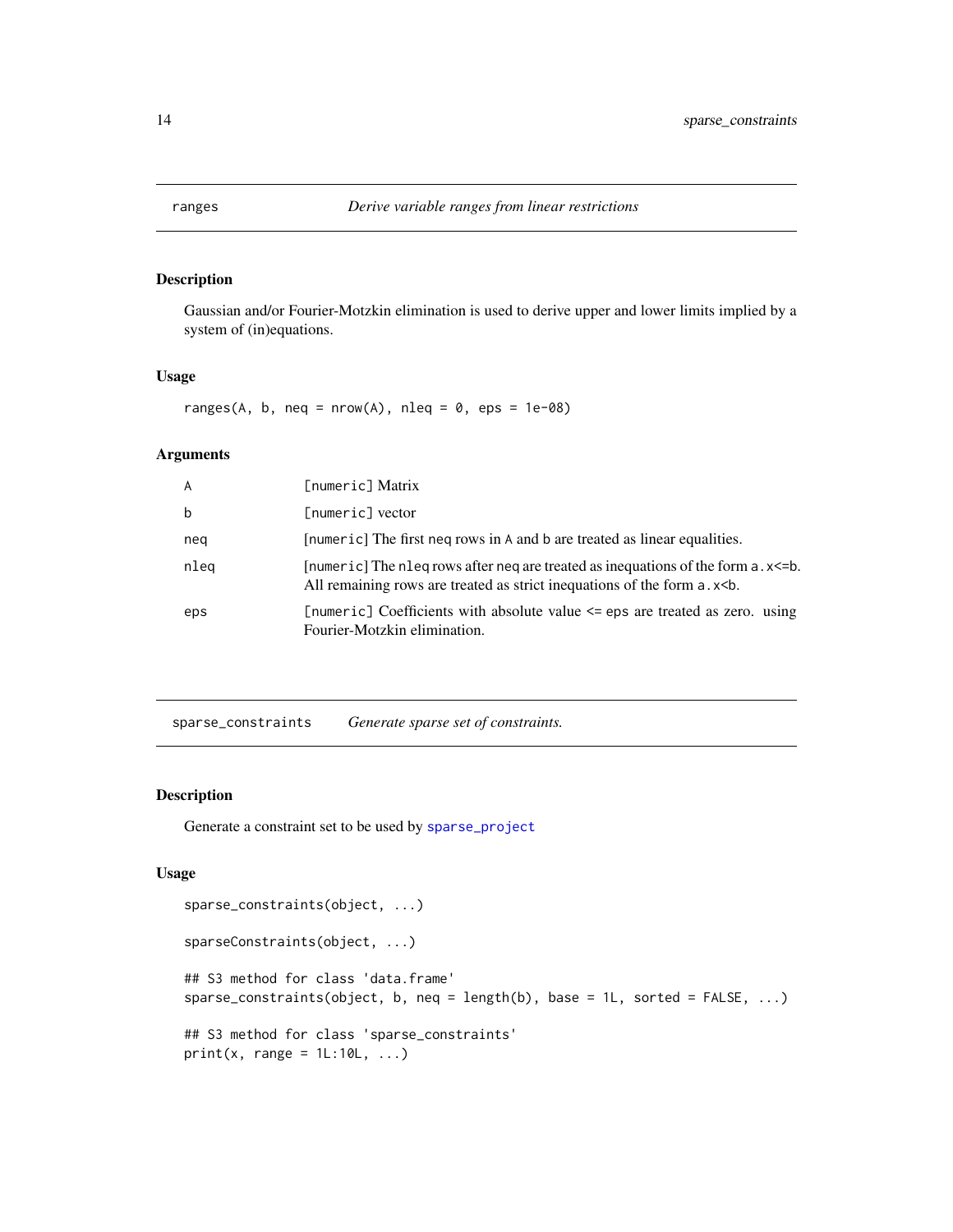#### <span id="page-14-0"></span>**Arguments**

| object   | R object to be translated to sparse_constraints format.                               |
|----------|---------------------------------------------------------------------------------------|
| $\cdots$ | options to be passed to other methods                                                 |
| b        | Constant vector                                                                       |
| neq      | The first new equations are interpreted as equality constraints, the rest as $\leq$ = |
| base     | are the indices in object[, $1:2$ ] base 0 or base 1?                                 |
| sorted   | is object sorted by the first column?                                                 |
| X        | an object of class sparse_constraints                                                 |
| range    | integer vector stating which constraints to print                                     |

#### Value

Object of class sparse\_constraints (see details).

#### Note

As of version 0.1.1.0, sparseConstraints is deprecated. Use sparse\_constraints instead.

#### Details

The sparse\_constraints objects holds coefficients of A and b of the system  $Ax \leq b$  in sparse format, outside of R's memory. It can be reused to find solutions for vectors to adjust.

In R, it is a *reference object*. In particular, it is meaningless to

- Copy the object. You only will only generate a pointer to physically the same object.
- Save the object. The physical object is destroyed when R closes, or when R's garbage collector cleans up a removed sparse\_constraints object.

## The \$project method

Once a sparse\_constraints object sc is created, you can reuse it to optimize several vectors by calling sc\$project() with the following parameters:

- x: [numeric] the vector to be optimized
- w: [numeric] the weight vector (of length(x)). By default all weights equal 1.
- eps: [numeric] desired tolerance. By default  $10^{-2}$
- maxiter: [integer] maximum number of iterations. By default 1000.

The return value of \$spa is the same as that of [sparse\\_project](#page-15-1).

#### See Also

[sparse\\_project](#page-15-1), [project](#page-11-1)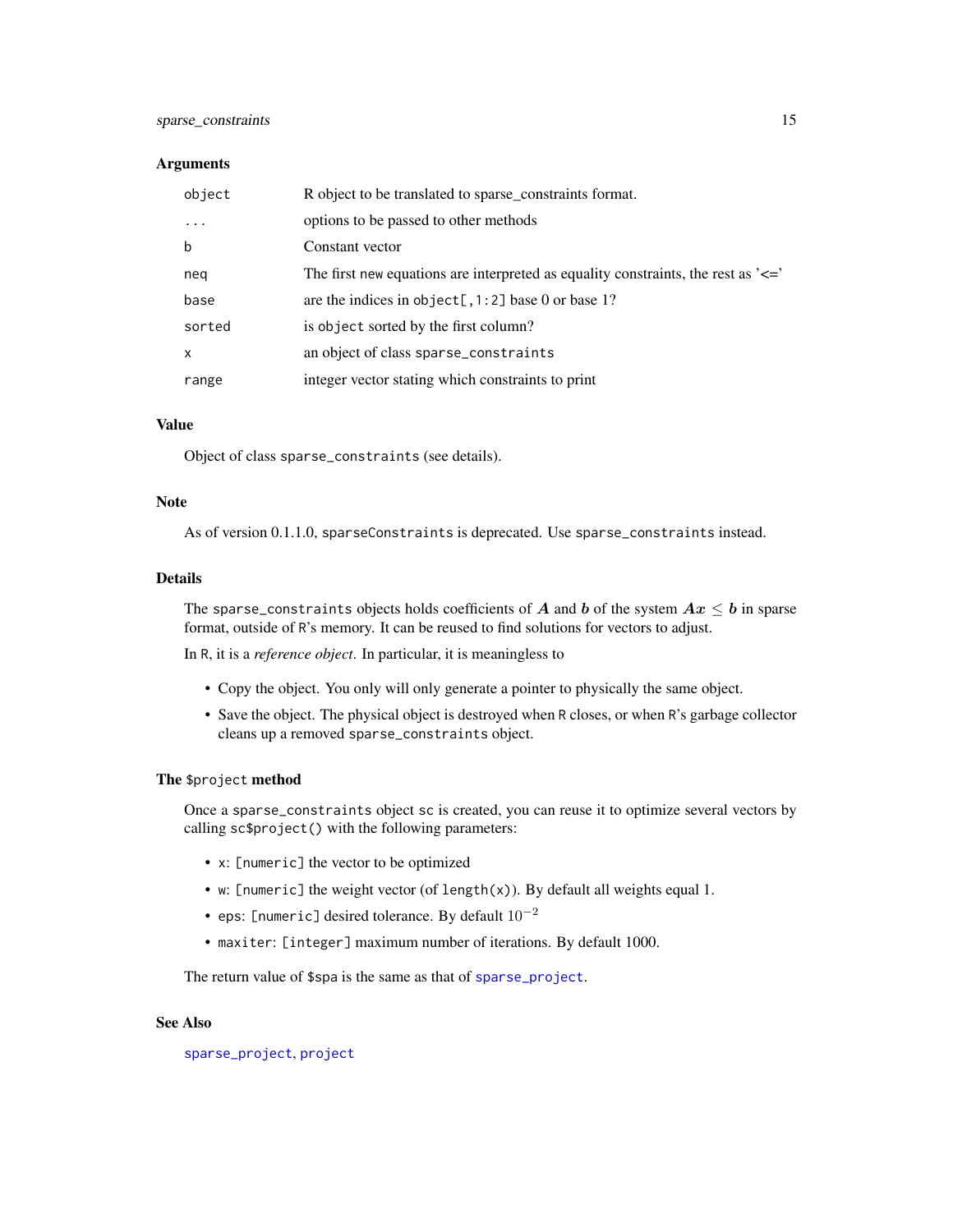## Examples

```
# The following system of constraints, stored in
# row-column-coefficient format
#
# x1 + x8 = 950,
# x3 + x4 == 950,
# x6 + x7 == x8,
# x4 > 0#
A <- data.frame(
  row = c( 1, 1, 2, 2, 3, 3, 3, 4)
   , col = c( 1, 2, 3, 4, 2, 5, 6, 4)
   , coef = c(-1,-1,-1,-1, 1,-1,-1,-1)
\mathcal{L}b \leq -c(-950, -950, 0, 0)sc <- sparse_constraints(A, b, neq=3)
# Adjust the 0-vector minimally so all constraints are met:
sc$project(x=rep(0,8))
# Use the same object to adjust the 100*1-vector
sc$project(x=rep(100,8))
# use the same object to adjust the 0-vector, but with different weights
sc$project(x=rep(0,8),w=1:8)
```
<span id="page-15-1"></span>sparse\_project *Successive projections with sparsely defined restrictions*

## Description

Compute a vector, closest to  $x$  satisfying a set of linear (in)equality restrictions.

#### Usage

```
sparse_project(
 x,
 A,
 b,
 neq = length(b),
 w = rep(1, length(x)),eps = 0.01,
 maxiter = 1000L,...
)
```
<span id="page-15-0"></span>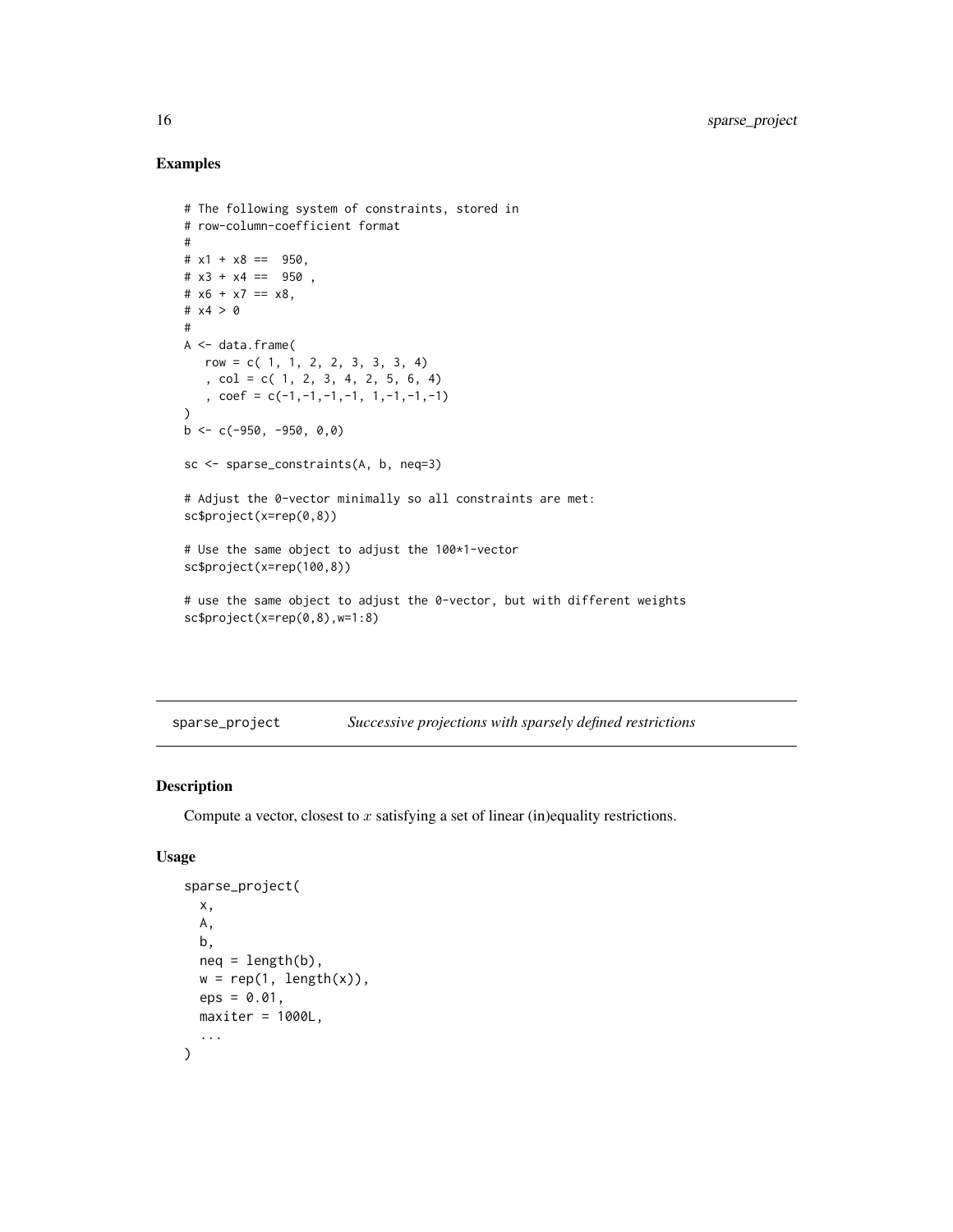## <span id="page-16-0"></span>sparse\_project 17

## Arguments

| $\mathsf{x}$ | [numeric] Vector to optimize, starting point.                           |
|--------------|-------------------------------------------------------------------------|
| A            | [data.frame] Coeffiencient matrix in [row, column, coefficient] format. |
| b            | [numeric] Constant vector of the system $Ax \leq b$                     |
| neg          | [integer] Number of equalities                                          |
| W            | [numeric] weight vector of same length of x                             |
| eps          | maximally allowed tolerance                                             |
| maxiter      | maximally allowed number of iterations.                                 |
| $\ddotsc$    | extra parameters passed to sparse_constraints                           |

## Value

A list with the following entries:

- x: the adjusted vector
- status: Exit status:
	- 0: success
	- 1: could not allocate enough memory (space for approximately  $2(m + n)$  doubles is necessary).
	- 2: divergence detected (set of restrictions may be contradictory)
	- 3: maximum number of iterations reached
- eps: The tolerance achieved after optimizing (see Details).
- iterations: The number of iterations performed.
- duration: the time it took to compute the adjusted vector
- objective: The (weighted) Euclidean distance between the initial and the adjusted vector

## Details

The tolerance eps is defined as the maximum absolute value of the difference vector  $Ax - b$  for equalities. For inequalities, the difference vector is set to zero when it's value is lesser than zero (i.e. when the restriction is satisfied). The algorithm iterates until either the tolerance is met, the number of allowed iterations is exceeded or divergence is detected.

#### See Also

[project](#page-11-1), [sparse\\_constraints](#page-13-1)

```
# the system
# x + y = 10# -x <= 0 # ==> x > 0
# -y <= 0 # ==> y > 0
# Defined in the row-column-coefficient form:
```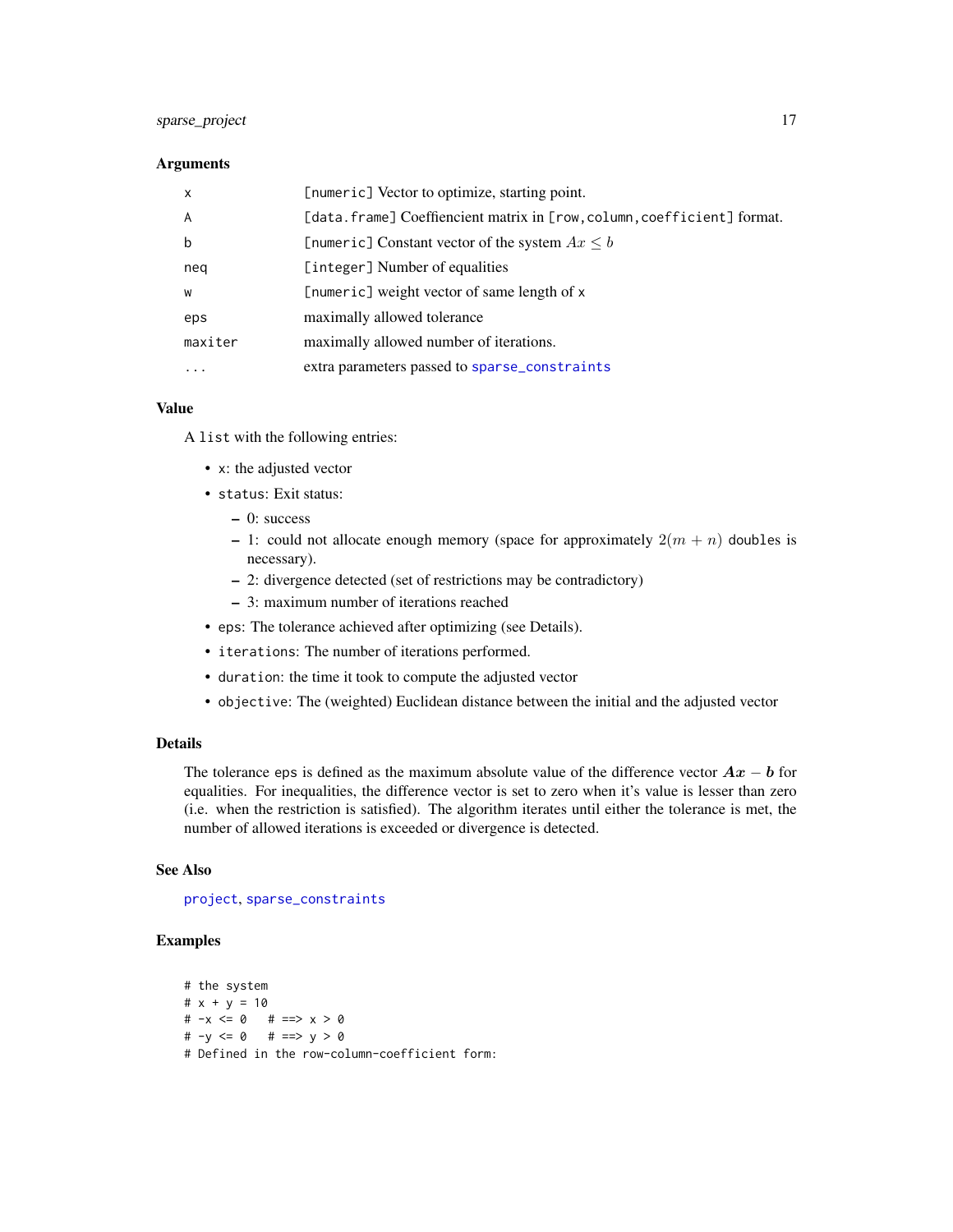```
A <- data.frame(
    row = c(1,1,2,3), col = c(1, 2, 1, 2), coef= c(1,1,-1,-1)
\overline{)}b \leftarrow c(10, 0, 0)sparse_project(x=c(4,5),A=A,b=b)
```
<span id="page-17-1"></span>subst\_value *Substitute a value in a system of linear (in)equations*

## Description

Substitute a value in a system of linear (in)equations

### Usage

```
subst_value(A, b, variables, values, remove_columns = FALSE, eps = 1e-08)
```
## Arguments

| $\overline{A}$ | $[numeric]$ matrix                                                            |
|----------------|-------------------------------------------------------------------------------|
| b              | [numeric] vector                                                              |
| variables      | [numeric logical character] vector of column indices in A                     |
| values         | [numeric] vecor of values to substitute.                                      |
|                | remove_columns [logical] Remove spurious columns when substituting?           |
| eps            | [numeric] scalar. Any value with absolute value below eps will be interpreted |
|                | as zero.                                                                      |

#### Value

A list with the following components:

- A: the A corresponding to the simplified sytem.
- b: the constant vector corresponding to the new system

#### Details

A system of the form Ax <= b can be simplified if one or more of the x[i] values is fixed.

<span id="page-17-0"></span>